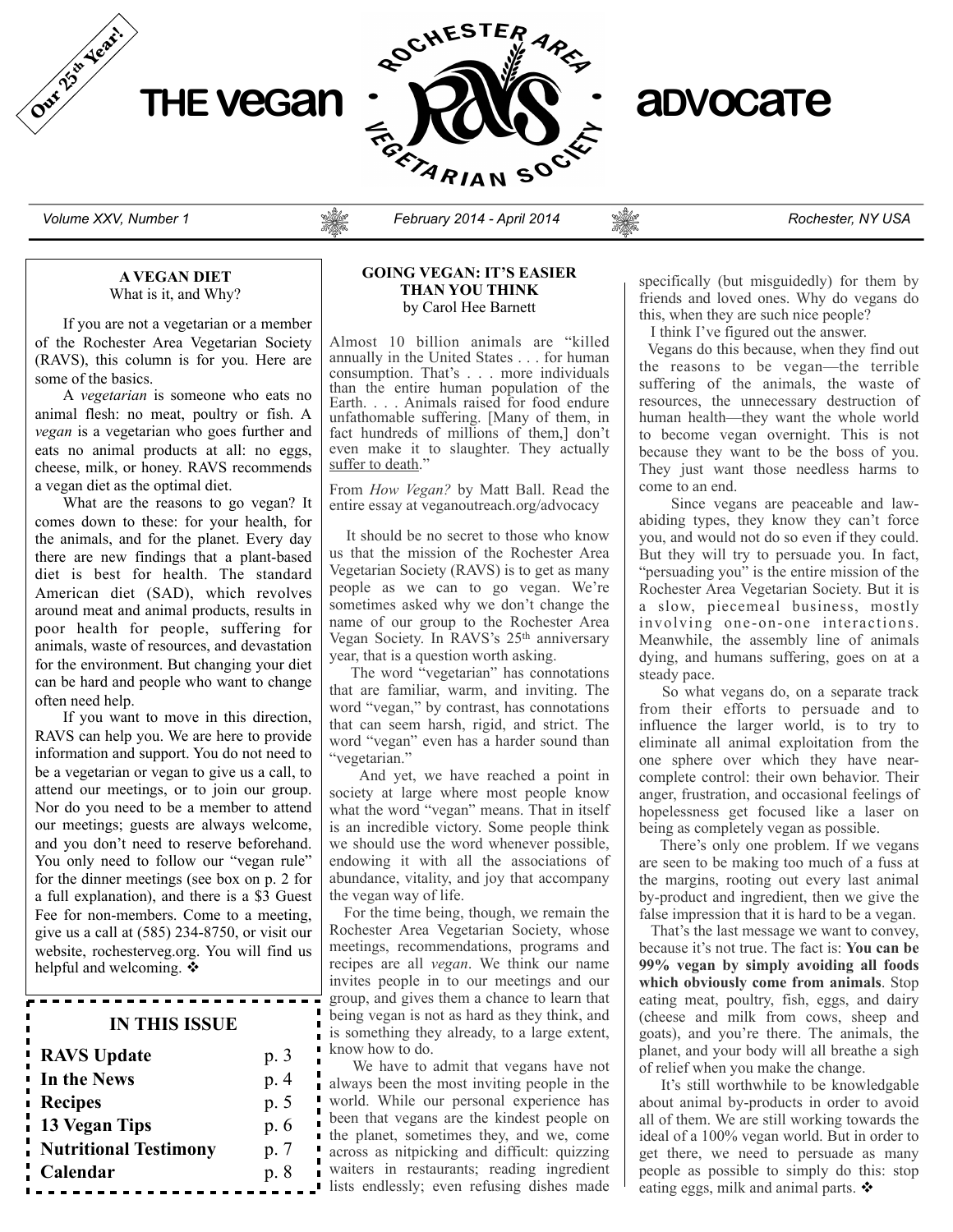## **Rochester Area Vegetarian Society**

Coordinators: Ted D. Barnett, M.D. Carol Hee Barnett, Ph.D., J.D.

| Board of Directors:  |                   |  |  |
|----------------------|-------------------|--|--|
| <b>Shelley Adams</b> | Ken McBride       |  |  |
| Carol Hee Barnett    | Walt McBurney     |  |  |
| Ted D. Barnett       | Daryl Odhner      |  |  |
| Ellie Cherin         | <b>Ted Potter</b> |  |  |
| Nancy Hallowell      | Barbara Savedoff  |  |  |
| Leena Isac           | Bob Zimmermann    |  |  |
|                      |                   |  |  |

RAVS Staff:

| Treasurer:  | Ken McBride               |
|-------------|---------------------------|
| Website:    | <b>Ted Barnett</b>        |
|             | <b>Ted Potter</b>         |
|             | Bob Zimmermann            |
| Library:    | Leena Isac                |
|             | The Vegan Advocate Staff: |
| Editors:    | Carol and Ted Barnett     |
|             | Contributors:             |
| Poetry:     | Jonathan Balcombe, Ph.D.  |
|             | Bruce Ross, Ph.D.         |
| Logo Design | Bern Berg                 |

The **Rochester Area Vegetarian Society (RAVS)** was founded in 1989 by Rhoda and Stan Sapon, two dedicated activists who worked hard to embody their vision of a compassionate, non-violent world in a local community promoting vegan values: the idea that animals have a right to their own lives and do not exist to provide food or to be exploited by us in any way.

RAVS is a non-profit, tax-exempt, non-sectarian, all-volunteer educational organization dedicated to promoting the joy, compassion and life enhancing possibilities of a vegetarian lifestyle. We are an educational resource for those interested in any aspect of vegetarianism. We provide support to our members through social events that include monthly gatherings with a shared meal and programs on topics important to our members. Membership in RAVS is open to vegetarians and non-vegetarians alike, as long as they support the goals of the organization.

DUES: Individual Membership, \$20 per year; Joint Membership, \$35 per year; Student/Fixed Income Membership, \$10. Membership includes receipt of *The Vegan Advocate* and free attendance at our monthly dinner meetings. A membership application can be found at the back of this issue.

#### **Contacting RAVS:**

- P.O. Box 20185, Rochester, NY 14602
- E-mail: rochesterveg@gmail.com
- Website: www.rochesterveg.org

• 24 hour voicemail and events calendar:

#### **(585) 234-8750**



#### **RAVS RULES FOR SHARE-A-DISH MEALS**

All dishes must be completely *vegan*. They may *not* contain any *meat, poultry, fish, eggs, dairy products* or *honey.* Please watch out for *gelatin* (a meat by-product) and *hidden milk products,*  such as *whey* in cookies, crackers, bread and margarine and *casein* or *caseinate* in so-called "nondairy" soy cheese, coffee creamer and whipped topping. Be alert for *eggs* in baked goods, mayonnaise and salad dressings, and *honey* in breads, pastries and preserves.

This "vegan rule" embodies our mission of showing how abundant and delicious a vegan meal can be. It also means that members and guests who are vegan can freely partake of everything. If you mistakenly bring a dish that is non-vegan, you will be very welcome to stay for the meal, but we will not be able to serve your dish. Please understand that no offense is meant by this.

Please prepare a card with your name, the name of the dish, and a list of all ingredients. If possible, write the recipe on the back of the card and indicate where the recipe came from or if it was original. Prepare enough to serve a crowd. Please bring your own table setting as well as a serving utensil. If you are not able to cook, you may bring fruit, cider, tortilla chips and salsa, green salad, fruit salad, etc. Non-members, in addition to bringing a dish, must pay a \$3 Guest Fee, which will be applied to your membership if you join that day.

### **IF YOU ARE NEW TO RAVS**

**You don't need to be a vegetarian, or a member of RAVS, to attend one of our events.** And you don't need to reserve or notify us beforehand (with the exception of restaurant events). We do ask that you follow the "vegan rule" at our dinner meetings. The box above, and the calendar and directions on the back page of the newsletter, tell you what you need to know in order to attend a meeting. Call 234-8750 if you have further questions.

#### **MEMBERSHIP BENEFITS**

Membership in RAVS entitles you to receive *The Vegan Advocate* (4 times a year) and any other mailings, usually notices of upcoming events. It also entitles you to free admission to monthly events (except restaurant meals); others pay a \$3 Guest Fee.

An important benefit of membership is **half-priced** membership in two national vegetarian organizations. Membership costs given below are **before** the discount is taken. Let them know that you are a member of RAVS, which is an affiliate.

#### **North American Vegetarian Society**

P.O. Box 72, Dolgeville, NY 13329 Tel: (518) 568-7970 Fax: (518) 568-7979 E-mail: navs@telenet.net Website: www.navs-online.org Individual membership (annual): \$22 Family membership: \$28 Publication: *Vegetarian Voice*

#### **Vegetarian Resource Group**

P.O. Box 1463 Baltimore, MD 21203 Tel: (410) 366-VEGE Fax: (410) 366-8804 E-mail:  $vrg@vrg.org$ Website: www.vrg.org Membership (annual): \$25 Publication: *Vegetarian Journal*

These are both excellent groups, and both have mail-order bookshops which are included in the publication they will send you when you join.

Another not-so-tangible benefit of your membership in RAVS is that you help others, namely, the people we reach through our community education efforts, which are funded by your dues. Pamphlets we distribute at an outreach table at a health or environmental fair cost money. That's why your membership and renewal are important even if we never see you at a meeting—though, of course, we hope that we do.  $\mathbf{\hat{v}}$ 

#### **BOOK ORDERS FROM RAVS**

A number of vegetarian books and cookbooks are available from RAVS at 10% off list price. Books can be purchased at every RAVS meeting.

Anyone interested in buying or ordering books between meetings may call **Leena Isac**, RAVS librarian, at 249-0171.

**IF YOU ARE NOT A MEMBER OF RAVS** and would like to receive subsequent issues of the newsletter by email (pdf file), send your email address to rochesterveg@gmail.com and put "RAVS Newsletter by Email" in the subject line.

**PLEASE DON'T TOSS THIS NEWSLETTER;** pass it on to someone else who might be interested in the information and recipes. Or share our contact information (in the column to the far left), and people can reach us to request their own copy of the newsletter.

#### **WE NEED VOLUNTEERS!!**

Like any volunteer group, we can always use your help. If you can assist with the newsletter, outreach, publicity, dinners, programs, guest speakers or anything else imaginable, please call **234-8750**.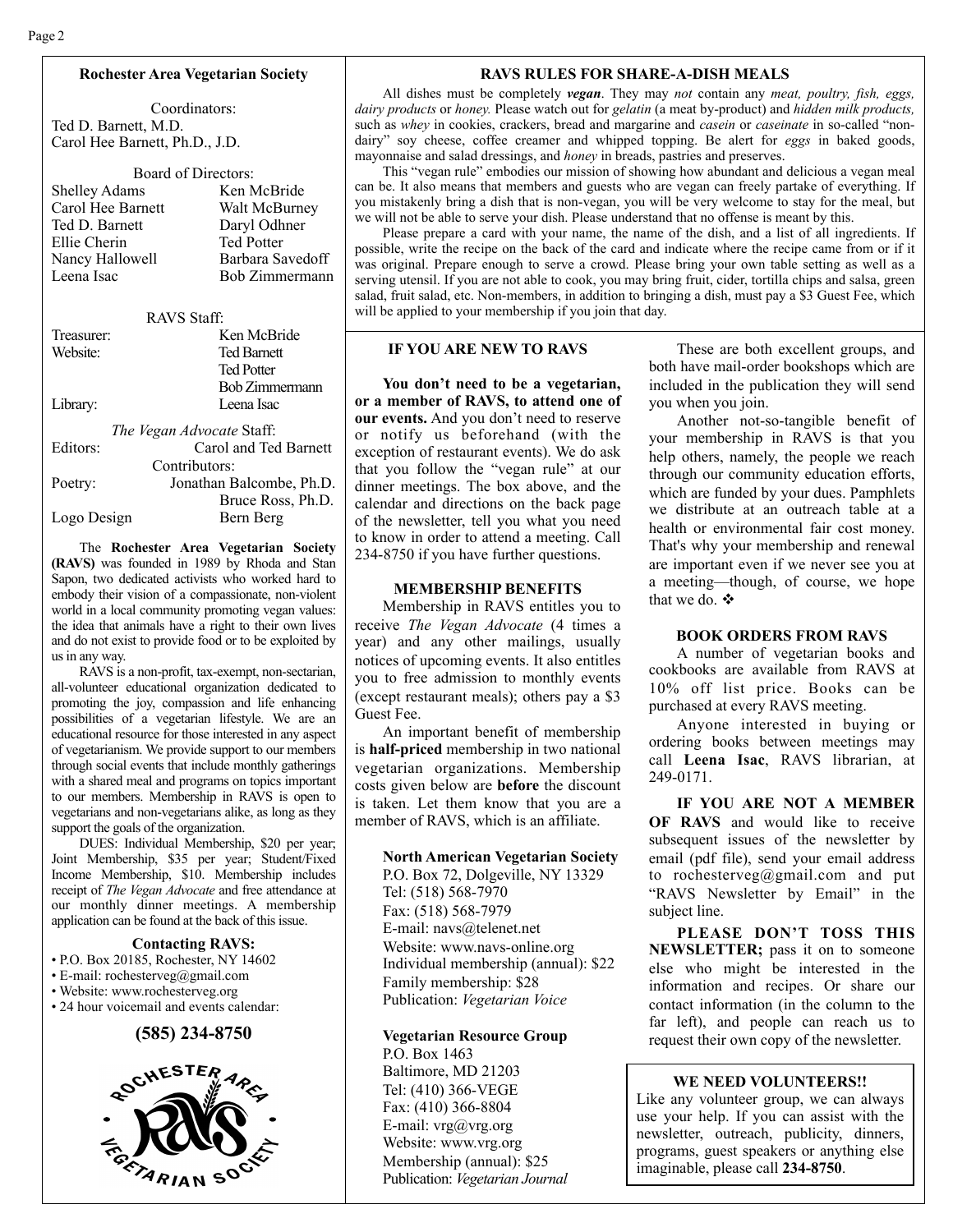#### **Vegetarian Society Update** by Carol Hee Barnett

The Rochester Area Vegetarian Society has been active and thriving this autumn and winter, as more and more people seem eager to hear about the benefits, and how-to, of a vegan diet.

At our November meeting, we welcomed **John Wagner** and **Kathy Gill** of the **Rochester T'ai Chi Ch'uan Center**, who discussed the benefits of T'ai Chi and gave a brief demonstration. Anyone interested should contact the center, which has a free open house before the beginning of each 10-week cycle of classes. Our December meeting was a delightful Winter Solstice Party with music and other merry-making. And in January, 85 people turned out in the cold and snow to hear **Sherry Colb, J.D.**, Professor of Law at Cornell University and author of *Mind If I Eat the Cheeseburger?* talk about the social challenges and opportunities of being vegan in a meat-eating world.

We will hear from a panel of organic farmers and other sustainable farming entrepreneurs in February, and in March, our own **Ted D. Barnett, M.D.** will report on his testimony before a nutrition committee in Washington, D.C. Please read the schedule (p.8) carefully for April and May events, as we will not be meeting on our usual 3rd Sunday in those months. In April we will have our fund raiser dinner at **The King and I** restaurant, and our traditional 2nd night seder on April 15; in May we will welcome Susie Coston, Farm **Sanctuary**'s National Shelter Director.

OUTREACH: In December, RAVS had its usual table at **Metro Justice's Alternative Fair**. Thanks to staffers **Carol Barnett, Handy Cowles, Joan Entwistle, Carol Hope, Tina Kolberg, Ken McBride, Rhea McBride, Barbara Savedoff, Sue Taylor, Joy Vandling,** and **John Van Savage**. Thanks also to **Ellie Cherin, Handy Cowles, Katherine DaCosta,** and **Darren Mrak** for

providing delicious vegan baked goods; and to **Tina Kolberg** for selling her art work and sharing the profits with RAVS. Tina's nature- and animal-themed work may be viewed at **expandingcircle.net**; Tina will do paintings on commission.

Also in December, RAVS had a table at the **First Unitarian Church**'s Benefits Boutique. Thanks to **Carol Barnett, Tina Kolberg,** and **Martha Sullivan** for staffing the event, and again thanks to **Tina Kolberg** for sharing her beautiful art work.

A PLANT-BASED DIET: EATING FOR HAPPINESS AND HEALTH will be offered again at the JCC for the 5<sup>th</sup> time by our own **Ted D. Barnett, M.D.**  with recipes and food samples by **Carol Barnett.** Already, 190 people have taken this six-week course which will be offered on six Tuesdays in a row, from March 4 to April 8, from 6:45 - 9:00 PM. For further details see p. 8 and visit rochesterveg.org and click on "Course Resources."

The INTEGRATIVE HEALTH CONFERENCE, on the topic of Women's Health, will be held at Rochester General Hospital on Saturday, March 22. The general public is most welcome; call Ginny Ruderman at (585) 473-7573 for a brochure or to register.

RAVS FUND RAISER DINNER will be a vegan banquet at **The King and I**  restaurant on **Sunday April 6,** with cash bar followed by dinner at 6:00 PM. This year we will not be having a silent auction at the event. The chef at King and I has agreed to cook the dishes with no added oil, although a couple of the curry dishes will contain coconut milk. We hope this will please those of you on Esselstyn-type and low-fat diets. Please join us! Details on p. 8.

RAVS SEDER The 21<sup>st</sup> annual RAVS vegan seder will be held on the 2nd night of Passover, Tuesday, April 15; see p. 8 for time and location. RULES FOR THE SEDER: Bring a dish that is vegan and also conforms to the Passover tradition. No wheat is allowed (no pasta, bread, crackers or cookies) except matzoh and matzoh products such as farfel and matzoh meal—but no egg matzoh because it is not vegan. This tradition is a reminder that the Israelites had time only to prepare unleavened bread (represented by the matzoh) when they fled Egypt. Beans, potatoes, veggies and fruits are fine to bring for this meal. You don't need to be Jewish to come and enjoy this very beautiful commemoration of freedom and liberation from oppression in all of its forms.

OFFERED TO THE HIGHEST BIDDER: Ellie Cherin has kindly donated to RAVS her collection of VegNews magazine from its beginnings through the present (about 50 magazines). Each issue contains dozens of cuttingedge vegan recipes as well as great articles. Starting bid is \$25.

# VEGAN FOOD IN ROCHESTER!

**Chef Nick Bovenzi** of **Natural Oasis Restaurant** at 288 Monroe Avenue was profiled by City Newspaper as one of the "Rochester 10" (for Food, of course) in its 1/1/14 issue. For dinner, Bovenzi offers a rotating 13-item all-vegan menu with fresh ingredients, French technique, and each item costing only \$4. Chef Bovenzi can easily accommodate gluten-free.

Don't forget Rochester's other allvegan restaurant, **The Red Fern** at 283 Oxford Street (at Park), run by **Chef Andrea Parros.** It's a vegan paradise: any mention of meat or dairy in the menu refers to vegan versions!

**Cipolla Romaine** is a new catering and event planning company which includes the **Lettuce B. Frank** food truck offering vegan carrot sliders. Cipolla Romaine will be catering the vegan lunch at the Women's Health Conference (see p. 8). Visit cipollaromaine.com or contact onionandlettuce@gmail.com.

**Pudgy Girl Bakery** is an all-vegan bakery offering cheesecakes, truffles, gluten-free items and more! Visit pudgygirlbakery.com; you can also contact jenny@pudgygirlbakery.com or call (585) 678-1603.  $\cdot$ 

We welcome the following **New Members:** Olivia Andrew & John McGrath, Cindy Brickley, Matt Cain, Craig Forman, Kathleen Kubicek & Charles Friden, Todd Kujawa, Christine Peck, Rachel Saless, Keith Savino, Meredith & Adam Smith. **Membership Renewals:** Mary Anne Banke, Honey Bloch, Bill Bross, Jacqueline Christman, Lorraine & Doug Cline, Johanna & Michael Connelly, Laurie Conrad & Kevin Mabee, Linda Isaacson Fedele & Sam Fedele (2-year renewal, Contributing Level), Beth Garver Beha (3-year renewal), Kimber Gorall (Contributing Level), Jacki & Michael Hagelberg, Irene Hart, Tina Kolberg, Patricia Kraus, Julia Lederman, Michael Miller, Sue Miller (Patron Level), Gerry & Tim Minerd (2-year renewal), Maggie & Daryl Odhner, Norm Sacks, Barbara Savedoff, Burt Spiller, Sue Taylor, Jeff Vincent, Scott Wagner, Gail Weiser. **Newsletter Subscription:** Pamela Uttaro. **Newsletter Subscription Renewal**: Antoinette Bushlack. This list reflects memberships submitted through approximately 2/1/13. Please contact us with any questions about membership. Thank you for your support!  $\triangleleft$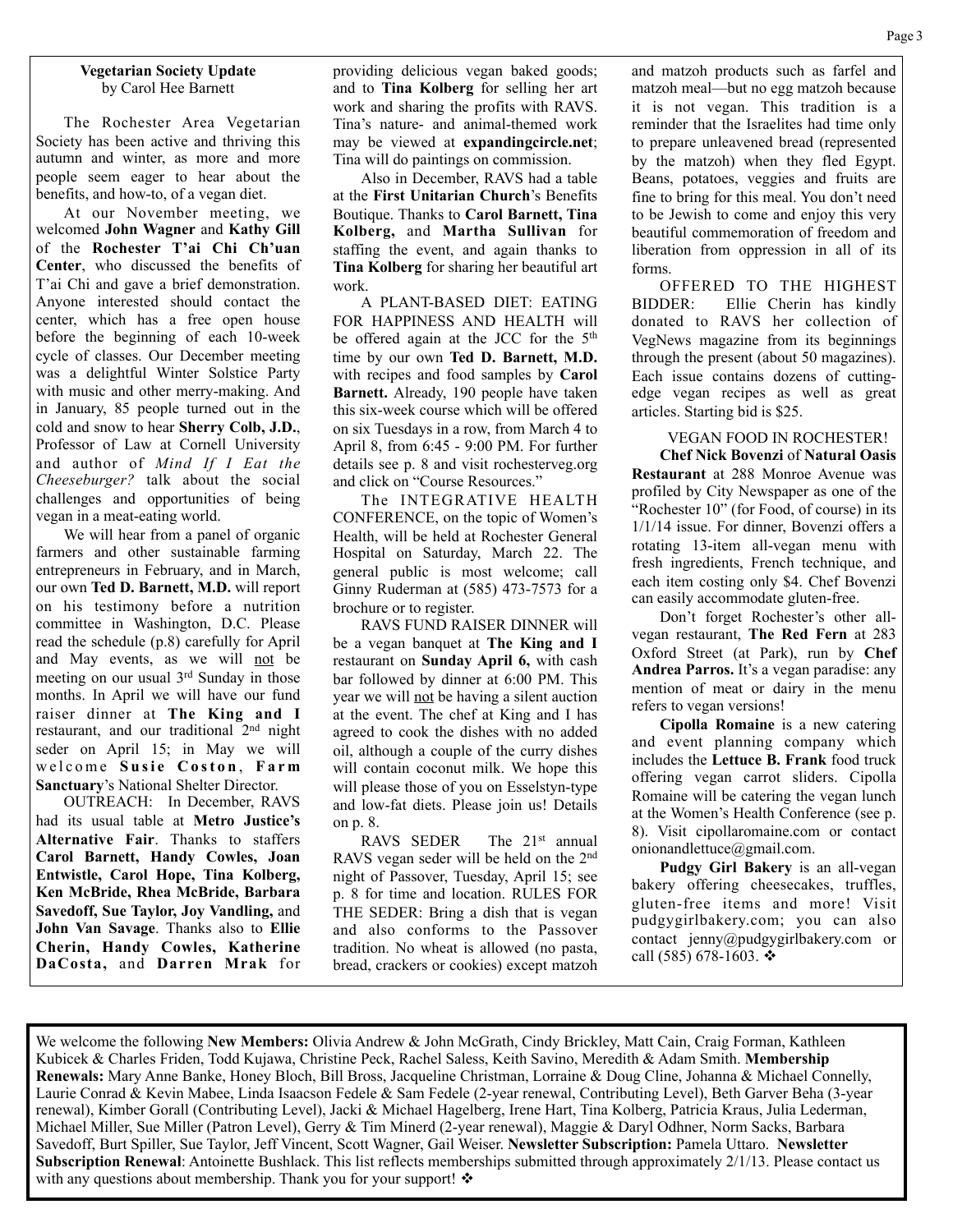Page 4

#### **IN THE NEWS**

 YOGURT CRAZE "Milking the Yogurt Boom," an article in the *Democrat & Chronicle* (*D&C*) on 11/4/13, is one of many touting the benefits of the Greek yogurt craze in western New York and the Rochester area. While this article looks only on the bright side of jobs created, the environmental trade-offs have been well documented elsewhere. See, for example, "That's Whey Too Bad for Our Environment" in *The Daily Mail Online*, 5/22/13.

 RED AND PROCESSED MEAT KILLS Consumption of red meat and processed meat products such as bacon, ham, and sausage is associated with increased risk of death according to a review published in the *American Journal of Epidemiology,* 10/22/13 (online). Researchers calculated a 23% to 29% increase in mortality risk for those consuming the most processed meat and the most red meat, compared with those who consumed the least. PCRM's *Good Medicine*, Winter 2014

 MILK NOT NEEDED FOR STRONG BONES Drinking milk as a teenager does not prevent hip fractures later in life, according to a new Harvard study published in *JAMA Pediatrics*, 11/18/13 (online). Women had no protective effect from consuming dairy products; men who consumed dairy products had a 9% increased risk for hip fractures later in life for each additional serving beyond one per day consumed as a teen. *Good Medicine*, Winter 2014

 VEGAN DIETS KEEP YOU SLIM According to a recent study published in the *Journal of the Academy of Nutrition and Dietetics* (2013), people who follow vegan diets weigh less and have healthier diets overall. Researchers collected data from more than 70,000 participants in the Adventist Health Study 2, and categorized them into five dietary patterns. The vegan group consumed the most beta-carotene, fiber, potassium, and magnesium compared with all other dietary groups. They also had the healthiest body weight and the lowest prevalence of obesity. *Good Medicine*, Winter 2014

 MAINSTREAM DOCTOR APPROVES PLANT-BASED DIET Dr. Keith Roach, who answers medical questions in a column in the *D&C*, devoted his 8/30/13 column to a letter about the benefits of going vegan for heart health. Dr. Roach says that diet can't prevent all blockages; but he says: "it's NEVER too late to adopt a healthier diet. . . . There is evidence that changing diet radically can stop things from getting worse and even can reverse damage. In the short term, medications still may be necessary, but many people are able to stop taking medicines if the diet works for

them." He ends by saying: "There are ethical and ecological reasons as well for a plant-based diet.'

 "SHOULD YOU GO VEGAN?" That was the title of a cover story in the January 2014 issue of *In Good Health*, the Rochester healthcare newspaper. This article gave positive attention to the vegan diet; however, it conveyed some misperceptions and perpetuated some myths. RAVS responded with a letter to the editor, which *IGH* said it would print, so look for it in an upcoming issue of the newspaper.

 VEG-FRIENDLY RESTAURANTS The same issue of *In Good Health* contained an article about area restaurants going "lean and green" to accommodate patrons who are health-conscious. The article gave a nod to the all-vegetarian menu at The Natural Oasis (see p. 3 of this newsletter), and pointed out vegetarian options at Aladdin's and Chipotle, among others. And, an article in the USA Today section of the *D&C* on 11/9/13 ran the headline "Vegetable dishes crop up on menus," stating that "vegetable offerings on restaurant menus nationally have jumped 11% over the past three years" as reported by the restaurant research specialist Technomic. Kale has seen a 400% increase in appearance on restaurant menus over the past 5 years; and 67% of Americans say a vegetarian meal can be just as satisfying as a non-veggie version, according to Technomic. Celebrity chef Cat Cora is quoted as saying: "Culturally, vegetable dishes are becoming the new normal . . . Vegetables are moving to the middle of the plate."

 WHY SETTLE FOR LESS THAN ALL? Rochester-based Wegmans Food Markets continues to run its "Half-Plate Healthy" ad campaign, showing a plate with a piece of animal flesh on one half and veggies and salad on the other half. Does this imply that the half of the plate with the animal products is not healthy? The suggestion makes us smile. At any rate, Wegmans continues to offer an abundance of vegan options, from the specialty foods in Nature's Marketplace to the vegan options in the prepared food bar to the new all-vegan "meats" in the regular freezer case. See the ad for Don't Be Chicken, Don't Be Piggy, and Don't Have a Cow, the "Meatless Meal Makers," on page 57 of Wegmans' *Menu* Magazine, Winter 2014.

 12 SURPRISING VEGAN FOODS They aren't exactly health food, and may even be considered junk food. But, those who are vegan but not 100% virtuous when it comes to nutrition may be interested to know that the following processed foods are deemed 99.9% vegan\* by People for the Ethical Treatment of Animals (though not all may be available on Rochester-area shelves): Betty Crocker Bac-O's Bacon Flavor Bits, Oreos, Pillsbury Crescent Rolls, Ritz Crackers, Kraft Creamy Italian Dressing, Spicy Sweet Chili Doritos, Unfrosted Pop-Tarts, Krispy Kreme Glazed Apple Pie, Sara Lee Oven Fresh Apple Pie, Fritos, Brach's Mandarin Orange Slices, and SuperPretzel Baked Soft Pretzels. As always, read labels, to check ingredients (they often change) and to see if the product seems nutritionally acceptable even as a treat. You decide! Thanks to RAVS members Barry Swan and Ellie Cherin for this tip.

\*Some of the products contain cane sugar which some vegans avoid because animal products may be used in processing. For a discussion of "how vegan can you be," see the editorial on p.1.

 OLD NEWS: NURSERY RHYME VEGANIZED RAVS member Burt Spiller gave us a wonderful issue of *The Evening Mail* dated October 1, 1904, which contains the following item:

*NOW A VEGETARIAN*

- Old Mother Hubbard she went and she rubbered.
- To get her poor dog a bone;

When she got there the cupboard was bare And so she went out for one.

- She went to the store, but they had no more,
- For the butchers were all on a strike.
- She said "I will risk it and buy a dog biscuit."
- And that is the true story of how Mother Hubbard's dog became a vegetarian. -*Chicago Tribune*

[An unusual use of the word "rubbered." Perhaps it means "was taken aback or surprised." The Oxford English Dictionary shows the word used as a verb to mean "rubbernecked" as early as 1899. -Ed.] ❖

### LIMERICK

While God was at work on Creation, The poor animals lacked respiration. As their faces turned blue, He gave them lungs too, In an act of Divine Inspiration.

Jonathan Balcombe

HAIKU

under the mallard's careful step breaking ice

overnight snowstorm - in a distant tree the crow moves to another branch

winter twilight: the long slender shadow of the small tree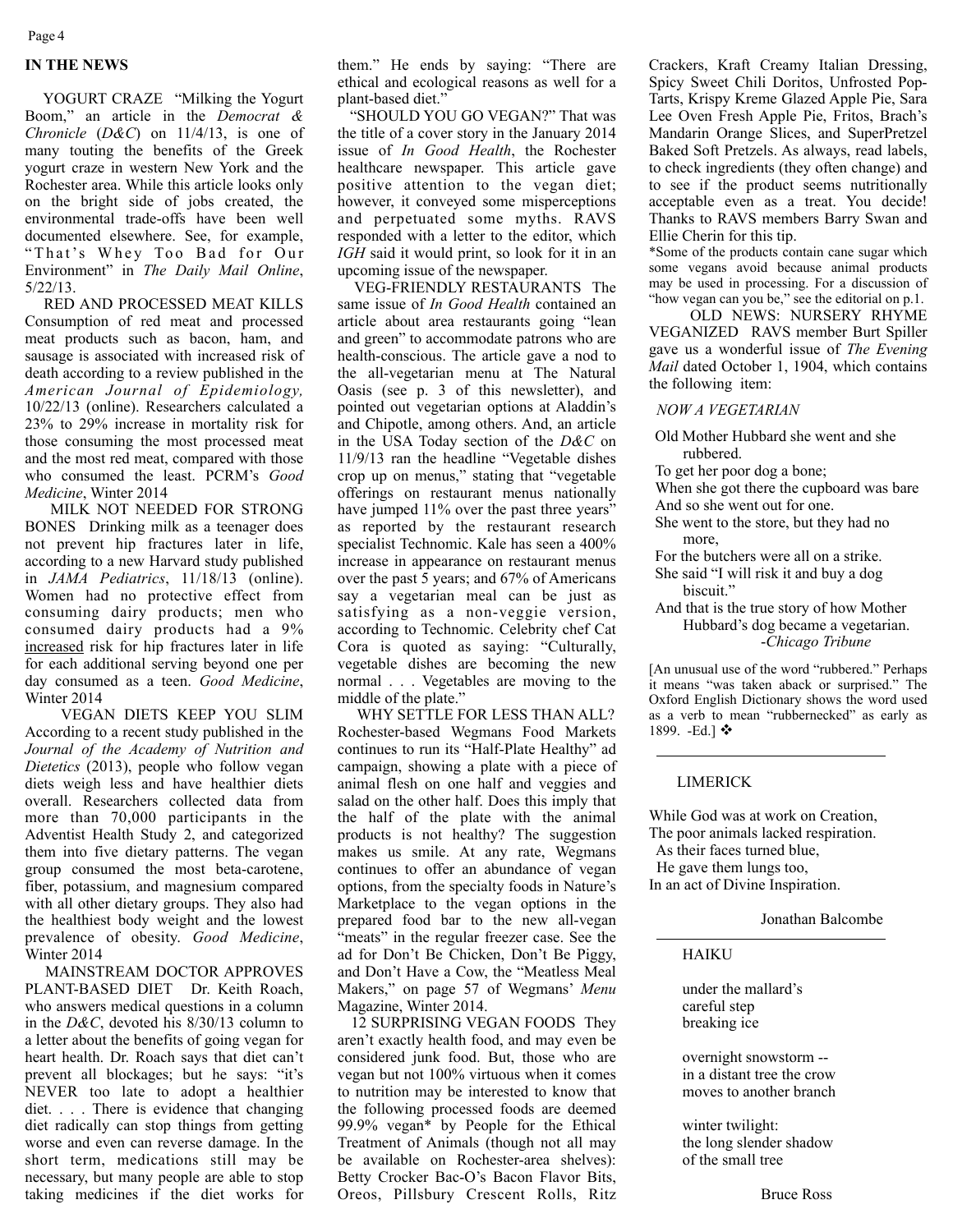# **RECIPE PAGE**

We heartily recommend the new cookbook by Isa Chandra Moskowitz, *Isa Does It*. This hard-cover book with gorgeous food

photography, charming hand-lettering, and (most importantly) fantastic recipes that can be made on a weeknight is destined to be an instant classic. We don't know of any cookbook that does a better job of conveying how abundant, satisfying, and "Wildly Delicious" vegan food can be.

RAVS will have this book available for purchase (list price \$30, RAVS price \$27). Here are a few sample recipes.

#### CHICKPEA-RICE SOUP WITH CABBAGE

Olive oil (1 teaspoon to 2 tablespoons)

- 1 medium yellow onion, thinly sliced
- 2 cloves garlic, minced
- 1 teaspoon dried thyme
- 1 teaspoon salt
- Fresh black pepper
- $\frac{1}{2}$  cup jasmine rice, rinsed
- $\frac{1}{2}$  lb baby carrots (leave whole if small, or slice on diagonal)
- 1 lb cabbage, shredded (about ¼ of a big head)
- 6 cups broth
- 1 24 oz can chickpeas, drained and rinsed (about 3 cups)
- 3 tablespoons fresh chopped dill, plus extra for garnish

Preheat a stock pot over medium heat. Sauté onion in olive oil with a pinch of salt for about 5 minutes, until translucent. Add garlic, thyme, salt, and pepper and sauté a minute more.

Add rice, carrots and cabbage and then pour in the broth. Cover and bring to a boil. Once boiling, bring down to a simmer, add the chickpeas, and let cook for about 15 more minutes, until rice is cooked and carrot is tender.

Stir in the dill and season with salt and pepper to taste. This definitely tastes better the longer you let it sit, but it can be enjoyed right away, too. Top with extra fresh dill.

#### PESTO SOUP WITH GNOCCHI, BEANS AND GREENS

The creaminess in this recipes come from a fat-free source. Cauliflower is pureed with a few other veggies and lots of basil until silky smooth. It's actually a wonderful soup on its own, but bulked up with pillowy gnocchi, white beans and wilted greens it

becomes a meal unto itself. The soup base on its own also makes a great pasta sauce, with or without the basil.

Use a vegan gnocchi such as Rising Moon Gnocchi (available at Abundance, Lori's, and Wegmans), or make your own (there is a recipe in Isa's other cookbook, *Vegan with a Vengeance*)*.*

- 2 teaspoons olive oil
- 3 cloves garlic, minced
- 1 small head cauliflower (about a pound), leaves removed, cut into florets
- 4 cups vegetable broth, divided
- $\frac{1}{2}$  teaspoon salt
- Big pinch dried thyme
- Lots of fresh black pepper
- 1 tablespoon arrowroot or cornstarch
- 1 cup loosely packed basil leaves, plus a
- little extra for garnish
- 8 oz frozen gnocchi, partially thawed (leave on the counter for 30 min. or so)
- 1 15 oz can navy beans, rinsed and drained
- 1 small bunch Swiss chard, rinsed carefully and chopped

Optional: Toasted pine nuts for garnish.

Preheat a 4-quart stock pot over medium heat. Sauté garlic in olive oil for about a minute, being careful not to let it burn. Add cauliflower, 3 cups of broth (alert! only 3 of the cups! you'll be adding the last cup in a bit), salt, thyme and several dashes fresh black pepper. Cover pot and bring to a boil, stirring every now and again for about 10 minutes, or until cauliflower is tender.

Vigorously mix together the final cup of broth and the arrowroot until dissolved. Lower heat a bit so that the soup is at a slow boil. Mix in the broth/arrowroot and cook uncovered for another 5 minutes until slightly thickened. stirring often. Add the basil leaves, and remove from heat. Use a submersion blender to puree until smooth.\* Taste for salt and seasoning.

Return to the stove over medium heat and add the gnocchi, cover and let cook for 3 minutes or so. Add the greens and beans and cook until greens are completely wilted and beans are heated through, about 5 more minutes. Be careful as you stir not to crush the gnocchi or beans. Serve garnished with extra basil and pine nuts, if you like.

\*If you don't have a submersion (or immersion) blender, then use a blender or food processor to puree in batches, being careful to lift the lid once in awhile so that the steam doesn't build up and explode.

Words from Isa (p.22): "If cooking isn't second nature to you, the more and more you do it, the easier and easier it will get."

#### ROASTED POTATO AND FENNEL **SOUP**

- 2 lbs Yukon Gold potatoes, cut into 1-inch chunks
- Olive oil for drizzling
- 2 fennel bulbs (reserve the fronds) (those are the frilly green leaves)
- 1 large onion, peeled and cut into ½ inch slices
- 1 teaspoon salt, divided
- Fresh black pepper
- 2 cups warm vegetable broth
- 2 cups warm unsweetened soy or almond milk

Preheat oven to 425 F. Line two large rimmed baking sheets with parchment paper. [Editor: You can lightly oil the baking sheets instead of lining them with parchment paper.]

Place sliced potatoes on one baking sheet. Drizzle with olive oil (1 tablespoon should do, but 2 tablespoons is ideal for browning.) Sprinkle with ½ teaspoon salt and add several dashes fresh black pepper. Toss with your hands to coat completely. Roast potatoes for 15 minutes.

In the meantime, prepare the fennel and onions. Slice the fennel bulbs from top to base, in  $\frac{1}{2}$  inch slices. Place on the other baking sheet with the sliced onions and toss with olive oil, ½ teaspoon salt and pepper to coat, just like you did with the potatoes.

When the potatoes have roasted for 15 minutes, remove from the oven and use a spatula to flip them. Return to the oven on the upper rack, and place the fennel and onions on the middle rack.

Roast for 10 minutes, then remove the fennel and onions, flip, and roast an additional 5 to 10 minutes. At this point, the potatoes should be tender and the fennel and onions should be caramelized.

Reserve a few pieces of fennel for garnish. If using a food processor, place potatoes and fennel in the work bowl along with warmed milk and broth. Pulse a few times, so that it's creamy but still chunky. Don't overpuree or potatoes will turn gummy. Thin further with water, if needed. You can serve immediately, or transfer to a pot to warm a little more and let the flavors meld.

You can also use a submersion blender by transferring all ingredients to a 4 quart pot and blending so that it's creamy but still chunky, thinning with water as needed.

Taste for salt and pepper, ladle into bowls, garnish with reserved roasted fennel slices and fennel fronds, and serve!  $\cdot \cdot$ 

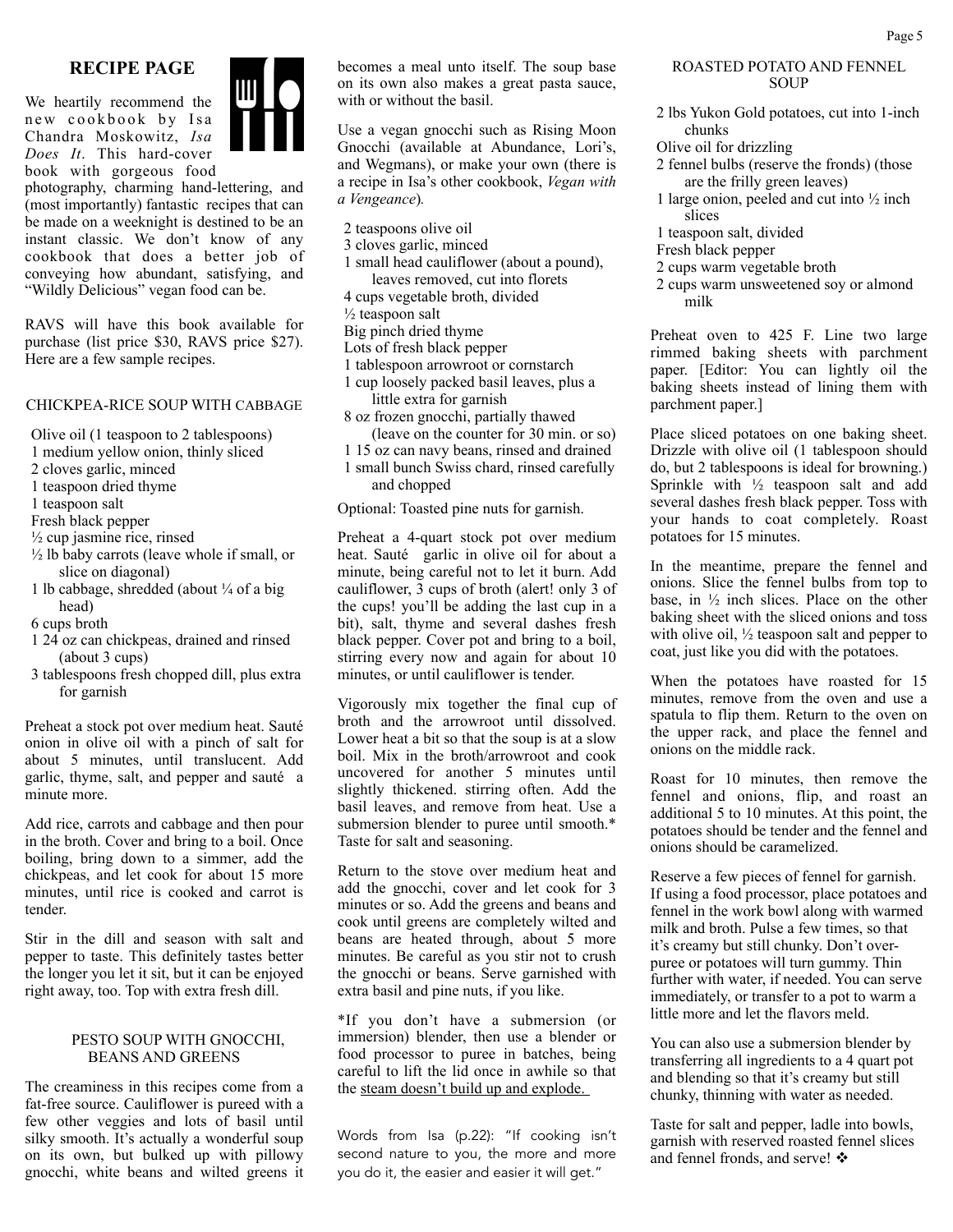## THIRTEEN TIPS TO OPTIMIZE A VEGAN DIET by Carol Hee Barnett

Eat a vegan diet made up of mostly whole foods. Devote lots of attention, and lots of your grocery budget, to the produce section of the supermarket.

Eat loads of leafy greens. Try a new cooking green (e.g. collards) every week till you've tried them all.

Eat a huge salad with every dinner. Include lots of salad greens as well as chopped fresh vegetables like cauliflower, carrots, red cabbage, red bell pepper, radishes, tomatoes, and avocados.

Eat a vegetable on the side with every dinner, preferably a solid green vegetable like broccoli, Brussels sprouts, green beans, zucchini, or asparagus.

Eat by color! Choose fruits and vegetables that are green, yellow, orange, red, blue, purple, and even black (think black beans, black rice, and blackberries).

Eat more beans. And as you add more beans to your diet, try to cook more beans from scratch and buy more beans in cans with BPA-free liners (only Eden brand at this point).

Eat more whole grains. Try a new maindish grain like quinoa, barley, wheat berries or oat groats. The label from the bulk section will tell you how to cook the grain: proportions of water to grain vary, and the grain usually takes about an hour to cook (less for quinoa). If you like pasta, eat more whole grain pasta (e.g., whole wheat pasta like Bionaturae brand, brown rice pasta like Tinkyada brand).

Be careful in your choice of processed foods. It is often said that you should shop on the periphery of the store (in the produce aisle), but there are plenty of processed foods in the middle of the store that can be part of a healthful vegan diet. Among them are: grains, pasta, dried and canned beans, nuts and seeds, nut butters, dried fruits, plant milks, cereals, jams, canned tomatoes, salsa, roasted red pepper, sun-dried tomatoes, artichokes (both cans and jars), olives, soy sauce and other condiments.

The question of fat intake in vegan diets is controversial at this time. We think it is healthy for most people to consume, in moderation, high-fat plant foods like nuts and seeds, avocados, olives, coconut milk

and soy products. As for bottled oil, we only use extra-virgin olive oil, and in excruciatingly small amounts, but here are our guidelines (1) Use 1 tsp olive oil to sauté chopped onions and garlic at the beginning of a recipe (you can also use water, wine or juice instead); (2) Use a very small amount (proportional to other ingredients) in homemade salad dressings; (3) Use in very small amounts in baking, to substitute for margarine (though banana, pumpkin or prune puree may work just as well); and (4) Use a tiny amount to oil a baking sheet, thus avoiding propellantsprayed oil products.

Read labels. The longer the list of ingredients, the less advisable it is that you should buy and eat the food. Stick to items that contain a short list of a few recognizable ingredients.

Use salt either in cooking  $\frac{1}{2}$  tsp per main dish recipe) or at the table, but not both. Try to avoid buying foods with added sugars or with high-fructose corn syrup; limit yourself to a small amount of sugar or syrups that you add yourself to recipes or beverages. Use a small amount of table sugar rather than any artificial sweetener (though I have to admit this is more a matter of taste than principle: I have never tasted one I liked).

This tip is from Jeff Novick, R.D.: when choosing a processed food like a packaged soup, grain product, or cracker, make sure the milligrams of sodium do not exceed 2X the number of calories. So, a cracker with 100 calories per serving should contain no more than 200 mg of sodium per serving. This can be hard to find! It's okay once in a while to use a product that doesn't pass this test; just try to make it rare and a special treat.

Remember the power of your plate (we owe this concept to Neal Barnard, M.D.). The more you eat of one kind of food, the less you eat of others. Don't focus on what you are giving up. Focus instead on what you choose to eat more of because it is healthful, delicious, and exciting; and the foods that you have decided to eliminate or eat less of will gradually move off your plate, without your missing them much or at all.  $\mathbf{\hat{v}}$ 

HAIKU

A spray of sparrows Alights on my deck feeder. Their joy becomes mine.

Jonathan Balcombe

#### RAVS MEMBERS IN THE NEWS!

ON 1/28/14, the *Democrat and Chronicle* carried a front-page article called "Pockets of Cooperation," profiling several "intentional communities" in the Rochester area. One of these was the **Little Flower Community**, founded by RAVS member **Joey DiFiore**, who was quoted extensively in the article; RAVS member **Julia Dippel**  and her son **Elson** were prominent in the front-page photo of a Little Flower potluck dinner gathering. DiFiore explains in the article that he founded Little Flower, now a 5-house collective, in 2010 after traveling the globe "and realizing the best times were when he was together with others for food or fellowship." The community members share a commitment to sustainability, cooperative living, and neighborhood involvement. They have also hosted hundreds of travelers from around the world, including glass-blowers, instrument-makers, and world-class musicians visiting Rochester to perform at Eastman. For more information, visit littleflowercommunity.com. ❖

> RAVS MEMBER RECIPE (from January 2014 meeting)

PUTTANESCA POMODORO (recipe from Honey Bloch)

Makes 4 servings. Recipe can be doubled.

8 oz linguine

- 2 tbsp olive oil or less to taste
- 4 cloves garlic, minced
- 2½ lbs tomatoes, coarsely chopped
- ¼ cup pitted Kalamata olives, coarsely chopped
- $\frac{1}{4}$  cup pitted green olives, coarsely chopped
- $\frac{1}{4}$  cup capers
- 1 tsp oregano
- $\frac{1}{2}$  tsp crushed red pepper flakes

 $\frac{1}{2}$  tsp salt

- Freshly ground black pepper
- 8 basil leaves torn into pieces

Cook pasta and drain. Sauté garlic in olive oil 1 minute. Add tomatoes, olives, capers, and seasonings. Stir. Cover pot and turn heat up to medium high for 15 minutes, stirring often. Tomatoes should be broken down and saucy. Toss in the pasta and stir to coat.  $\mathbf{\hat{P}}$ 

RAVS MEMBERS: Your expiration date is on your address label. Members who receive only a pdf file of the newsletter will receive periodic email reminders about their expiration date.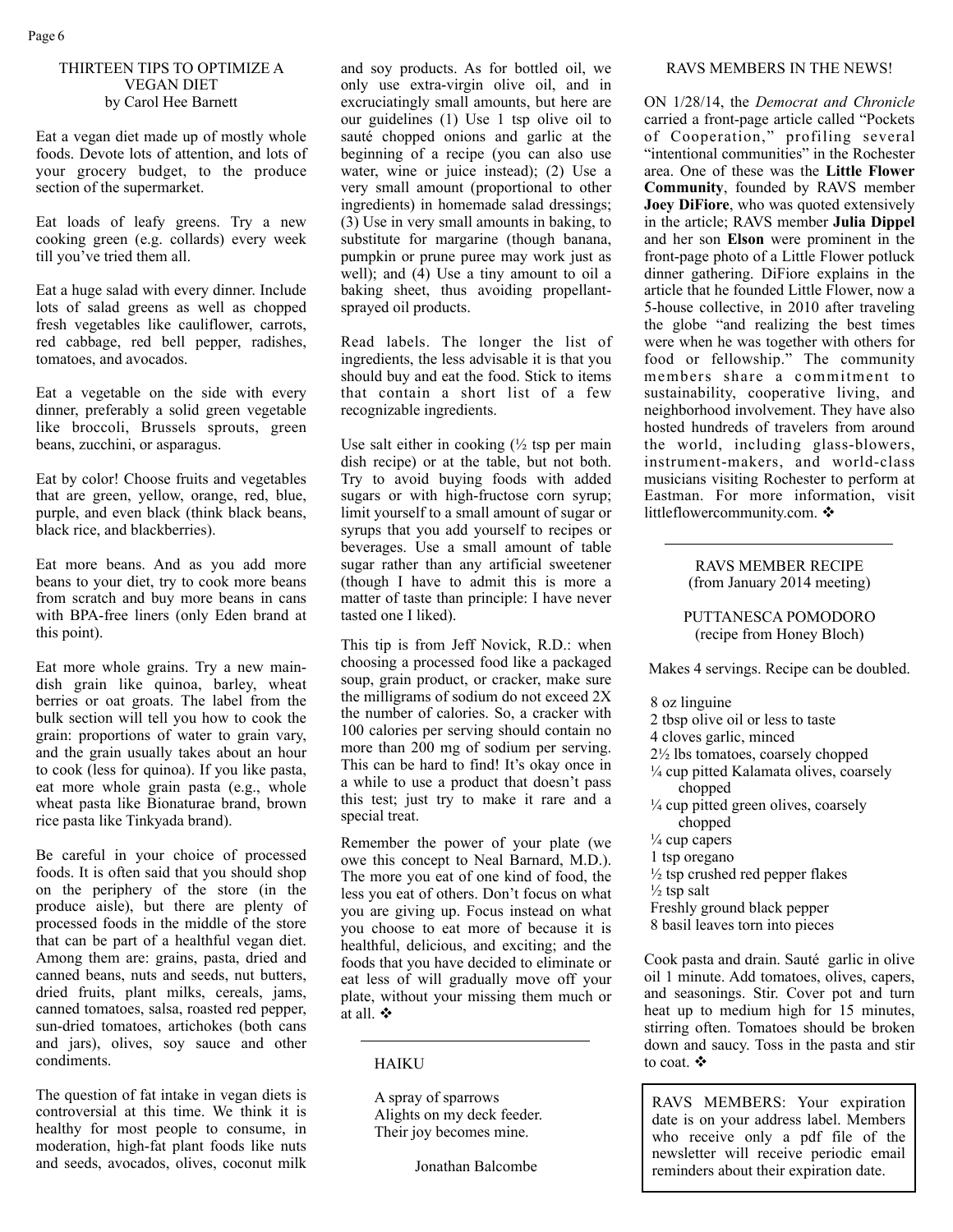### **Transcript of Testimony before the Federal Dietary Guidelines Advisory Committee (DGAC)**

by Ted D. Barnett, M.D., Co-Coordinator, Rochester Area Vegetarian Society (delivered in person in Washington, D.C. on 1/14/14)

to view online go to: http://videocast.nih.gov/summary.asp?file=18001

To the Committee Members,

My name is Ted Barnett. I am a physician from Rochester, N.Y., where I have been practicing medicine for over 27 years. I have come at my own expense to make the case that recommendations to consume dairy should be removed from the Dietary Guidelines.

I majored in Biology at Yale where I received my B.S. in 1976. I was a medical student and radiology resident at Tufts. I am board certified in Diagnostic Imaging as well as in Vascular and Interventional Radiology, which includes the performance of arterial angioplasty and stent placement.

Twenty-three years ago, like any good parents, my wife and I decided to perform an experiment on our children—we adopted a vegan diet, a diet devoid of all animal products. The experiment was a success; all five of us are still thriving on a vegan diet. Our kids are now 26, 24, and 21. They are trim and athletic, and performing well in college and graduate school. In fact, I have had the distinct pleasure of sending a fortune in tuition checks to some of the finest educational institutions in America, including Oberlin, Colgate, NYU, and Yale.

As someone who uses angioplasty and stents to treat blocked arteries, I have seen the havoc that the American diet plays on our vessels. I am well paid for repairing this damage, and I greatly enjoy doing it. However, even though it's not in my economic self-interest, I feel I have a duty to promote a plant-based diet to help reduce the need for my services. Everyone has the right to know that atherosclerosis and other chronic illnesses can be largely avoided, and even reversed, with a whole-food plant-based diet devoid of dairy and other animal products.

In keeping with that, dietary recommendations should make it clear that dairy is not essential. Marketing by the dairy industry has led most Americans to believe that they require the calcium in dairy for healthy bones. The truth is that scientific studies do not support this contention. This committee acknowledged as much, when the rationale given in the 2005 Dietary Guidelines for raising the recommended dairy intake, from 2 cups to 3 cups per day, was not that we needed more calcium, but that we needed more potassium. An article in the *Wall Street* 

*Journal* on August 30, 2004, described this as "a major victory for the \$50 billion U.S. dairy industry which has long lobbied for increased consumption guidelines." The Journal attributed the "50% increase in recommended dairy servings to skillful lobbying based on research funded by the National Dairy Council, as well as the financial ties of several members of the advisory committee to dairy trade groups."

The dairy lobby's success can be seen at the USDA's website, which recommends that we consume the equivalent of 3 cups of milk per day regardless of our age, weight or activity level—while the recommendation for all other foods varies up and down with those factors. This for a product that is completely unnecessary!

This committee has assumed a daunting responsibility. You will know you have done your job well if there is an uproar after you issue your report. Removing from the Dietary Guidelines any requirement for dairy would have immense political implications; but it is the right thing to do, and I urge the committee to do it.

> Respectfully submitted, Ted D. Barnett, M.D.



Want to go vegan? We can help!

# APPLICATION FOR MEMBERSHIP IN THE ROCHESTER AREA VEGETARIAN SOCIETY:

P.O. BOX 20185, ROCHESTER, NY, 14602-0185

(585) 234-8750, rochesterveg.org, rochesterveg@gmail.com

 Membership in the **Rochester Area Vegetarian Society** is open to all vegetarians, as well as to those who support the goals of vegetarianism and the society. RAVS' by-laws define vegetarianism as the practice of living without the use of flesh, fish or fowl, with the ideal of complete independence from animal products.

 Members are entitled to admission to monthly events, and discounts on the purchase of books and other material available from RAVS. Members receive *The Vegan Advocate*, published four times a year, plus periodic notification of events. Members may borrow videos for a \$10 deposit and they are eligible for half-priced membership in the **North American Vegetarian Society** which includes a subscription to the *Vegetarian Voice* and in the **Vegetarian Resource Group** which includes a subscription to the *Vegetarian Journal.*

|                                                                                                                                                                                                                                                                                                        |                                                                           | Name $(s)$ :                                                                                                                    | Date:                                                                                                                                                                                                                                                                             |  |
|--------------------------------------------------------------------------------------------------------------------------------------------------------------------------------------------------------------------------------------------------------------------------------------------------------|---------------------------------------------------------------------------|---------------------------------------------------------------------------------------------------------------------------------|-----------------------------------------------------------------------------------------------------------------------------------------------------------------------------------------------------------------------------------------------------------------------------------|--|
|                                                                                                                                                                                                                                                                                                        |                                                                           |                                                                                                                                 |                                                                                                                                                                                                                                                                                   |  |
| $\label{eq:Chone} {\rm Phone}(s)\mbox{:}\; \underline{\hspace{2cm}}$<br>email: the contract of the contract of the contract of the contract of the contract of the contract of the contract of the contract of the contract of the contract of the contract of the contract of the contract of the con |                                                                           |                                                                                                                                 |                                                                                                                                                                                                                                                                                   |  |
| $\Box$<br>$\Box$<br>$\Box$<br>$\Box$<br>$\Box$                                                                                                                                                                                                                                                         | \$20/year<br>$$35/\text{year}$<br>$$10$ /year<br>$$17$ /year<br>\$50/year | Individual Membership<br>Joint membership, one address<br>Student/Fixed income<br>Joint fixed income<br>Contributing membership | Amount enclosed \$ . Any amount over basic membership is tax<br>deductible. Please make check payable to Rochester Area Vegetarian Society.<br>I follow a vegan diet.<br>$\Box$<br>I am an ovo-lacto vegetarian.<br>Ornish/Esselstyn (no oil) diet.<br>I am not yet a vegetarian. |  |
| $\Box$<br>$\Box$<br>$\Box$                                                                                                                                                                                                                                                                             | $$75$ /year<br>\$100/year<br>$\frac{\sqrt{2}}{2}$                         | Sustaining membership<br>Patron<br>The Vegan Advocate only<br>I am/we are willing to volunteer to help RAVS                     | Primary interest in vegetarianism:<br>Environment<br><b>Animal Rights</b><br>Health<br>Other:                                                                                                                                                                                     |  |